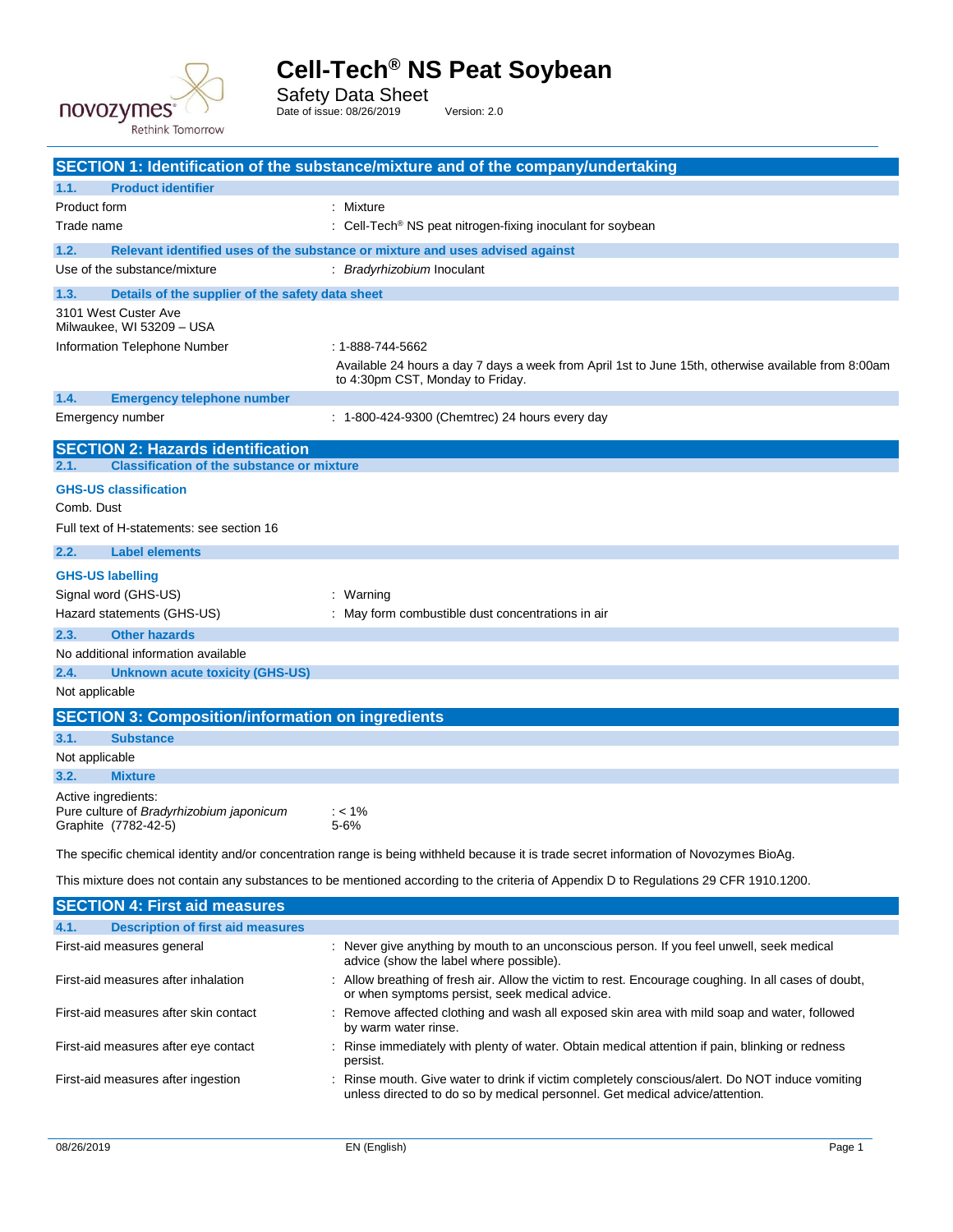Safety Data Sheet

| 4.2. | Most important symptoms and effects, both acute and delayed |                                                                                                                                                                                                                                                                                                                                                                                                                                                                                                                                                                                                                                                                                 |
|------|-------------------------------------------------------------|---------------------------------------------------------------------------------------------------------------------------------------------------------------------------------------------------------------------------------------------------------------------------------------------------------------------------------------------------------------------------------------------------------------------------------------------------------------------------------------------------------------------------------------------------------------------------------------------------------------------------------------------------------------------------------|
|      | Symptoms/injuries                                           | : Not expected to present a significant hazard under anticipated conditions of normal use. This<br>product contains beneficial microorganisms. Novozymes exclusively uses non-pathogenic<br>beneficial microorganisms that are considered to be non-allergenic, non-irritating and non-<br>sensitizing when used as directed. Exposure to very high levels of airborne microbial spores<br>may result in very rare respiratory impairments or cause an allergic reaction in sensitized<br>individuals. This product may cause adverse effects to individuals allergic to molds and/or fungi<br>and should not be used by immunocompromised and/or immunosuppressed individuals. |
|      | Symptoms/injuries after inhalation                          | : Possible respiratory damage following repeated or prolonged inhalation.                                                                                                                                                                                                                                                                                                                                                                                                                                                                                                                                                                                                       |
|      | Symptoms/injuries after skin contact                        | : May cause skin irritation.                                                                                                                                                                                                                                                                                                                                                                                                                                                                                                                                                                                                                                                    |
|      | Symptoms/injuries after eye contact                         | : Contact may cause eye irritation.                                                                                                                                                                                                                                                                                                                                                                                                                                                                                                                                                                                                                                             |
|      | Symptoms/injuries after ingestion                           | : Small amounts swallowed incidental to industrial handling are not likely to cause injury. On<br>ingestion in large quantities: May cause stomach pain or discomfort.                                                                                                                                                                                                                                                                                                                                                                                                                                                                                                          |

| 4.3. |                       | Indication of any immediate medical attention and special treatment needed |  |  |  |
|------|-----------------------|----------------------------------------------------------------------------|--|--|--|
|      | Treat symptomatically |                                                                            |  |  |  |

|                              | <b>SECTION 5: Firefighting measures</b>               |                                                                                                                                                                                 |  |
|------------------------------|-------------------------------------------------------|---------------------------------------------------------------------------------------------------------------------------------------------------------------------------------|--|
| 5.1.                         | <b>Extinguishing media</b>                            |                                                                                                                                                                                 |  |
| Suitable extinguishing media |                                                       | : Foam. Dry powder. Carbon dioxide. Water spray. Sand. Use extinguishing media appropriate<br>for surrounding fire.                                                             |  |
|                              | Unsuitable extinguishing media                        | : Do not use a heavy water stream.                                                                                                                                              |  |
| 5.2.                         | Special hazards arising from the substance or mixture |                                                                                                                                                                                 |  |
| <b>Explosion hazard</b>      |                                                       | : Accumulation of airborne dusts may present an explosion hazard in the presence of an ignition<br>source. Avoid static electricity discharges.                                 |  |
| Reactivity                   |                                                       | : Thermal decomposition generates : carbon oxides. hydrocarbons.                                                                                                                |  |
| 5.3.                         | <b>Advice for firefighters</b>                        |                                                                                                                                                                                 |  |
|                              | Firefighting instructions                             | : Use water spray or fog for cooling exposed containers. Exercise caution when fighting any<br>chemical fire. Prevent fire-fighting water from entering environment.            |  |
|                              | Protective equipment for firefighters                 | : As in any fire, wear self-contained breathing apparatus pressure-demand, MSHA/NIOSH<br>(approved or equivalent) and full protective gear.                                     |  |
| Specific methods             |                                                       | : Caution, burning may continue inside bag after surface is out. Break bag to separate pile to<br>assure that the fire is extinguished. Take care to keep dusting to a minimum. |  |

|                               | <b>SECTION 6: Accidental release measures</b>                       |                                                                                                                                                                                                                                                                                                               |  |  |  |  |  |
|-------------------------------|---------------------------------------------------------------------|---------------------------------------------------------------------------------------------------------------------------------------------------------------------------------------------------------------------------------------------------------------------------------------------------------------|--|--|--|--|--|
| 6.1.                          | Personal precautions, protective equipment and emergency procedures |                                                                                                                                                                                                                                                                                                               |  |  |  |  |  |
| 6.1.1.                        | For non-emergency personnel                                         |                                                                                                                                                                                                                                                                                                               |  |  |  |  |  |
|                               | Emergency procedures                                                | : Evacuate unnecessary personnel.                                                                                                                                                                                                                                                                             |  |  |  |  |  |
| 6.1.2.                        | For emergency responders                                            |                                                                                                                                                                                                                                                                                                               |  |  |  |  |  |
|                               | Protective equipment                                                | : Equip cleanup crew with proper protection.                                                                                                                                                                                                                                                                  |  |  |  |  |  |
|                               | Emergency procedures                                                | : Ventilate area.                                                                                                                                                                                                                                                                                             |  |  |  |  |  |
| 6.2.                          | <b>Environmental precautions</b>                                    |                                                                                                                                                                                                                                                                                                               |  |  |  |  |  |
|                               |                                                                     | Prevent entry to sewers and public waters. Notify authorities if liquid enters sewers or public waters.                                                                                                                                                                                                       |  |  |  |  |  |
| 6.3.                          | Methods and material for containment and cleaning up                |                                                                                                                                                                                                                                                                                                               |  |  |  |  |  |
|                               | Methods for cleaning up                                             | : On land, sweep or shovel into suitable containers. Minimize generation of dust. Use vacuum<br>equipment designed specifically for handling combustible dust. Store away from other<br>materials. Collect all waste in suitable and labelled containers and dispose according to local<br>legislation.       |  |  |  |  |  |
| 6.4.                          | <b>Reference to other sections</b>                                  |                                                                                                                                                                                                                                                                                                               |  |  |  |  |  |
|                               | No additional information available                                 |                                                                                                                                                                                                                                                                                                               |  |  |  |  |  |
|                               | <b>SECTION 7: Handling and storage</b>                              |                                                                                                                                                                                                                                                                                                               |  |  |  |  |  |
| 7.1.                          | <b>Precautions for safe handling</b>                                |                                                                                                                                                                                                                                                                                                               |  |  |  |  |  |
| Precautions for safe handling |                                                                     | : Wash hands and other exposed areas with mild soap and water before eating, drinking or<br>smoking and when leaving work. Provide adequate ventilation. Avoid dust formation. Avoid<br>breathing dust. Avoid contact with eyes, skin, and clothing. Take precautionary measures<br>against static discharge. |  |  |  |  |  |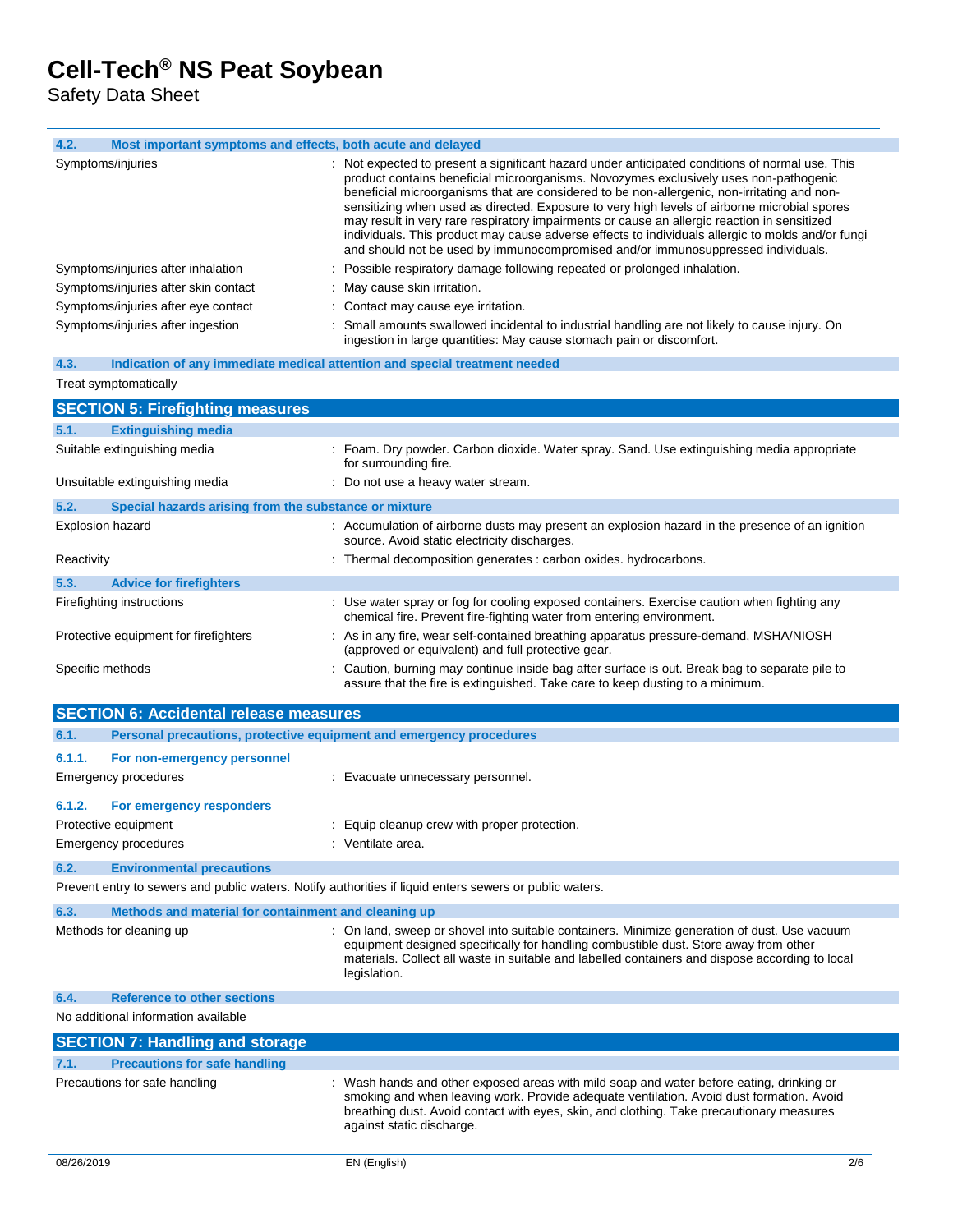### Safety Data Sheet

| Hygiene measures |                                                              | : Wash hands thoroughly after handling. Handle in accordance with good industrial hygiene and<br>safety practices.                                                                                                                                      |  |  |
|------------------|--------------------------------------------------------------|---------------------------------------------------------------------------------------------------------------------------------------------------------------------------------------------------------------------------------------------------------|--|--|
| 7.2.             | Conditions for safe storage, including any incompatibilities |                                                                                                                                                                                                                                                         |  |  |
|                  | Storage conditions                                           | : Keep only in the original container in a cool, well ventilated place away from: Direct sunlight,<br>Heat sources, Extremely high or low temperatures. Keep container closed when not in use.<br>Keep away from food, drink and animal feeding stuffs. |  |  |
|                  | Incompatible materials                                       | : Acids. Bases. Oxidizing agents. Reducing agents. Disinfectants, fungicides, and/or biocides<br>may inactivate.                                                                                                                                        |  |  |
| 7.3.             | Specific end use(s)                                          |                                                                                                                                                                                                                                                         |  |  |
|                  | No additional information available                          |                                                                                                                                                                                                                                                         |  |  |

### **SECTION 8: Exposure controls/personal protection**

| 8.1.        | <b>Control parameters</b> |                                     |                                                                   |
|-------------|---------------------------|-------------------------------------|-------------------------------------------------------------------|
|             | Peat (RR-01126-7)         |                                     |                                                                   |
| ACGIH       |                           | ACGIH TWA (mg/m <sup>3</sup> )      | 10 mg/m <sup>3</sup> (respirable mass)<br>5 mg/m $3$ (total mass) |
| <b>OSHA</b> |                           | OSHA PEL (TWA) (mg/m <sup>3</sup> ) | 10 mg/m <sup>3</sup> (respirable mass)<br>5 mg/m $3$ (total mass) |

| Graphite (7782-42-5) |                                     |                                                                                                    |
|----------------------|-------------------------------------|----------------------------------------------------------------------------------------------------|
| <b>ACGIH</b>         | ACGIH TWA (mg/m <sup>3</sup> )      | 2 mg/m <sup>3</sup> (all forms except graphite fibers-respirable<br>fraction)                      |
| <b>OSHA</b>          | OSHA PEL (TWA) (mg/m <sup>3</sup> ) | 15 mg/m <sup>3</sup> (synthetic-total dust)<br>5 mg/m <sup>3</sup> (synthetic-respirable fraction) |

#### **8.2. Exposure controls**

Appropriate engineering controls : Ensure adequate ventilation. Emergency eye wash fountains and safety showers should be available in the immediate vicinity of any potential exposure.

Personal protective equipment : Avoid all unnecessary exposure. Protective goggles. Gloves. Protective clothing. Insufficient ventilation: wear respiratory protection.



| Hand protection          | Wear protective gloves.                                                                                            |
|--------------------------|--------------------------------------------------------------------------------------------------------------------|
| Eye protection           | : Chemical goggles or safety glasses.                                                                              |
| Skin and body protection | Wear suitable protective clothing.                                                                                 |
| Respiratory protection   | Where exposure through inhalation may occur from use, approved respiratory protection<br>equipment is recommended. |

Other information : Do not eat, drink or smoke during use.

### **SECTION 9: Physical and chemical properties**

| Information on basic physical and chemical properties<br>9.1. |                         |  |
|---------------------------------------------------------------|-------------------------|--|
| Physical state                                                | : Solid                 |  |
| Appearance                                                    | : Dark brown powder     |  |
| Colour                                                        | $\therefore$ Dark brown |  |
| Odour                                                         | $\therefore$ Earthy     |  |
| Odour threshold                                               | : No data available     |  |
| рH                                                            | $: 6.5 - 7.3$           |  |
| Relative evaporation rate (butyl acetate=1)                   | : No data available     |  |
| Melting point                                                 | : Not applicable        |  |
| Freezing point                                                | : Not applicable        |  |
| Boiling point                                                 | : Not applicable        |  |
| Flash point                                                   | : Not applicable        |  |
| Auto-ignition temperature                                     | : 500 °F (260 °C)       |  |
|                                                               |                         |  |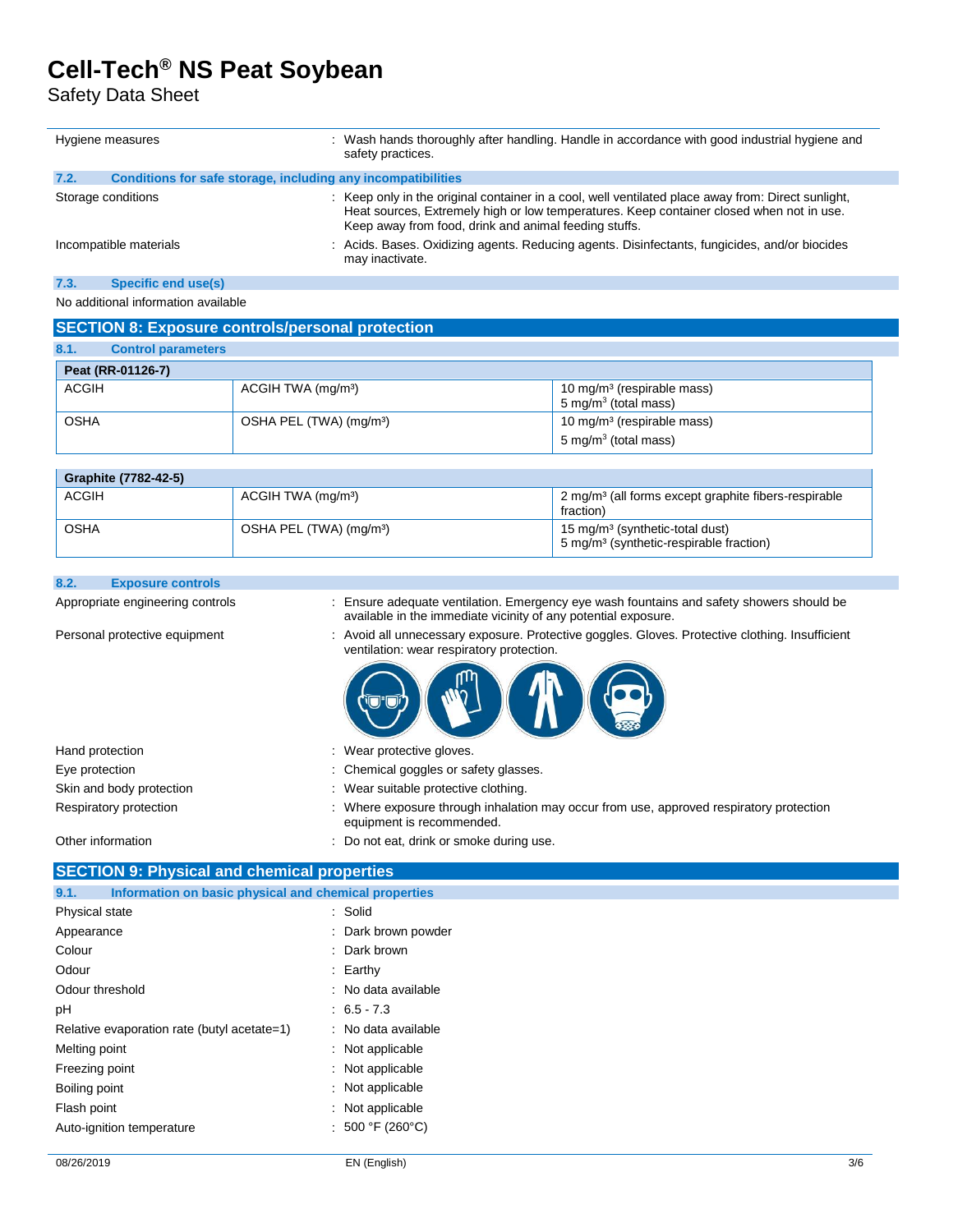Safety Data Sheet

| Decomposition temperature                                                                                   | : No data available                                                |  |  |  |  |
|-------------------------------------------------------------------------------------------------------------|--------------------------------------------------------------------|--|--|--|--|
| Flammability (solid, gas)                                                                                   | : No data available                                                |  |  |  |  |
| Vapour pressure                                                                                             | : Not applicable                                                   |  |  |  |  |
| Relative vapour density at 20 °C                                                                            | : Not applicable                                                   |  |  |  |  |
| Relative density                                                                                            | : 0.6                                                              |  |  |  |  |
| Solubility                                                                                                  | Water: Not soluble                                                 |  |  |  |  |
| Log Pow                                                                                                     | No data available                                                  |  |  |  |  |
| Log Kow                                                                                                     | No data available                                                  |  |  |  |  |
| Viscosity, kinematic                                                                                        | Not applicable                                                     |  |  |  |  |
| Viscosity, dynamic                                                                                          | : Not applicable                                                   |  |  |  |  |
| <b>Explosive properties</b>                                                                                 | No data available                                                  |  |  |  |  |
| Oxidising properties                                                                                        | No data available                                                  |  |  |  |  |
| <b>Explosive limits</b>                                                                                     | : Not applicable                                                   |  |  |  |  |
| <b>Other information</b><br>9.2.                                                                            |                                                                    |  |  |  |  |
| No additional information available                                                                         |                                                                    |  |  |  |  |
| <b>SECTION 10: Stability and reactivity</b>                                                                 |                                                                    |  |  |  |  |
| 10.1.<br><b>Reactivity</b>                                                                                  |                                                                    |  |  |  |  |
| Stable                                                                                                      |                                                                    |  |  |  |  |
| 10.2.<br><b>Chemical stability</b>                                                                          |                                                                    |  |  |  |  |
| Stable                                                                                                      |                                                                    |  |  |  |  |
| 10.3.<br><b>Possibility of hazardous reactions</b>                                                          |                                                                    |  |  |  |  |
| Hazardous polymerization will not occur.                                                                    |                                                                    |  |  |  |  |
| 10.4.<br><b>Conditions to avoid</b>                                                                         |                                                                    |  |  |  |  |
| Direct sunlight. Heat sources. Extremely high or low temperatures.                                          |                                                                    |  |  |  |  |
| 10.5.<br><b>Incompatible materials</b>                                                                      |                                                                    |  |  |  |  |
| Acids. Bases. Reducing agents. oxidizing agents. Disinfectants, fungicides, and/or biocides may inactivate. |                                                                    |  |  |  |  |
| 10.6.<br><b>Hazardous decomposition products</b>                                                            |                                                                    |  |  |  |  |
| Thermal decomposition generates : Carbon monoxide. Carbon dioxide. hydrocarbons.                            |                                                                    |  |  |  |  |
| <b>SECTION 11: Toxicological information</b>                                                                |                                                                    |  |  |  |  |
| 11.1.<br><b>Information on toxicological effects</b>                                                        |                                                                    |  |  |  |  |
| Acute toxicity<br>: Not classified                                                                          |                                                                    |  |  |  |  |
|                                                                                                             | (Based on available data, the classification criteria are not met) |  |  |  |  |
| Skin corrosion/irritation                                                                                   | : Not classified                                                   |  |  |  |  |
|                                                                                                             |                                                                    |  |  |  |  |

|                                                  | (Based on available data, the classification criteria are not met)<br>pH: 6.5 - 7.3 |
|--------------------------------------------------|-------------------------------------------------------------------------------------|
| Serious eye damage/irritation                    | : Not classified                                                                    |
|                                                  | (Based on available data, the classification criteria are not met)                  |
|                                                  | pH: 6.5 - 7.3                                                                       |
| Respiratory or skin sensitisation                | : Not classified                                                                    |
|                                                  | (Based on available data, the classification criteria are not met)                  |
| Germ cell mutagenicity                           | : Not classified                                                                    |
|                                                  | (Based on available data, the classification criteria are not met)                  |
| Carcinogenicity                                  | : Not classified                                                                    |
|                                                  | (Based on available data, the classification criteria are not met)                  |
| Reproductive toxicity                            | : Not classified                                                                    |
|                                                  | (Based on available data, the classification criteria are not met)                  |
| Specific target organ toxicity (single exposure) | : Not classified                                                                    |
|                                                  | (Based on available data, the classification criteria are not met)                  |
|                                                  |                                                                                     |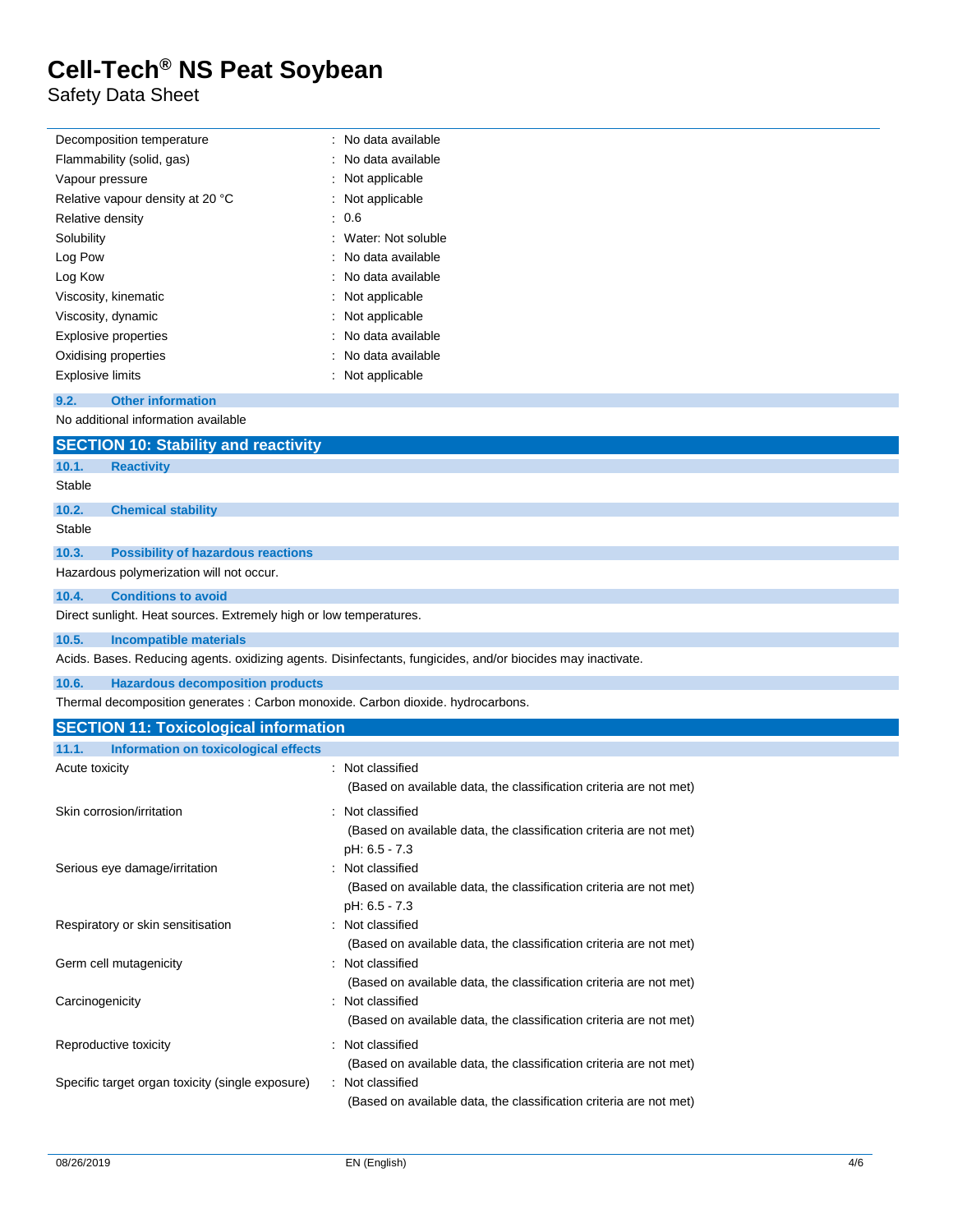Safety Data Sheet

| Specific target organ toxicity (repeated<br>exposure)                                                                                                                       | : Not classified<br>(Based on available data, the classification criteria are not met)                                                          |  |  |  |
|-----------------------------------------------------------------------------------------------------------------------------------------------------------------------------|-------------------------------------------------------------------------------------------------------------------------------------------------|--|--|--|
| Aspiration hazard                                                                                                                                                           | : Not classified                                                                                                                                |  |  |  |
|                                                                                                                                                                             | (Based on available data, the classification criteria are not met)<br>: Possible respiratory damage following repeated or prolonged inhalation. |  |  |  |
| Symptoms/injuries after inhalation                                                                                                                                          | May cause skin irritation.                                                                                                                      |  |  |  |
| Symptoms/injuries after skin contact<br>Symptoms/injuries after eye contact                                                                                                 | Contact may cause eye irritation.                                                                                                               |  |  |  |
| Symptoms/injuries after ingestion                                                                                                                                           | Small amounts swallowed incidental to industrial handling are not likely to cause injury. On                                                    |  |  |  |
|                                                                                                                                                                             | ingestion in large quantities: May cause stomach pain or discomfort.                                                                            |  |  |  |
| <b>SECTION 12: Ecological information</b>                                                                                                                                   |                                                                                                                                                 |  |  |  |
| <b>Toxicity</b><br>12.1.                                                                                                                                                    |                                                                                                                                                 |  |  |  |
| No additional information available                                                                                                                                         |                                                                                                                                                 |  |  |  |
| 12.2.<br><b>Persistence and degradability</b>                                                                                                                               |                                                                                                                                                 |  |  |  |
| Cell-Tech <sup>®</sup> NS Peat Soybean                                                                                                                                      |                                                                                                                                                 |  |  |  |
| Persistence and degradability                                                                                                                                               | Not established                                                                                                                                 |  |  |  |
| 12.3.<br><b>Bioaccumulative potential</b>                                                                                                                                   |                                                                                                                                                 |  |  |  |
| Cell-Tech <sup>®</sup> NS Peat Soybean                                                                                                                                      |                                                                                                                                                 |  |  |  |
| Bioaccumulative potential                                                                                                                                                   | Not established                                                                                                                                 |  |  |  |
| 12.4.<br><b>Mobility in soil</b>                                                                                                                                            |                                                                                                                                                 |  |  |  |
| No additional information available                                                                                                                                         |                                                                                                                                                 |  |  |  |
| 12.5.<br><b>Other adverse effects</b>                                                                                                                                       |                                                                                                                                                 |  |  |  |
| Effect on ozone layer                                                                                                                                                       | : No additional information available                                                                                                           |  |  |  |
| Effect on the global warming                                                                                                                                                | : No additional information available                                                                                                           |  |  |  |
| Other information                                                                                                                                                           | : Avoid release to the environment.                                                                                                             |  |  |  |
| <b>SECTION 13: Disposal considerations</b>                                                                                                                                  |                                                                                                                                                 |  |  |  |
| 13.1.<br><b>Waste treatment methods</b>                                                                                                                                     |                                                                                                                                                 |  |  |  |
| Waste disposal recommendations                                                                                                                                              | : Dispose in a safe manner in accordance with local/national regulations.                                                                       |  |  |  |
| Ecology - waste materials                                                                                                                                                   | : Avoid release to the environment.                                                                                                             |  |  |  |
| <b>SECTION 14: Transport information</b>                                                                                                                                    |                                                                                                                                                 |  |  |  |
| In accordance with DOT                                                                                                                                                      |                                                                                                                                                 |  |  |  |
| Not regulated for transport                                                                                                                                                 |                                                                                                                                                 |  |  |  |
| <b>Additional information</b>                                                                                                                                               |                                                                                                                                                 |  |  |  |
| Other information                                                                                                                                                           | : No supplementary information available.                                                                                                       |  |  |  |
| <b>ADR</b>                                                                                                                                                                  |                                                                                                                                                 |  |  |  |
| No additional information available                                                                                                                                         |                                                                                                                                                 |  |  |  |
| <b>Transport by sea</b>                                                                                                                                                     |                                                                                                                                                 |  |  |  |
| No additional information available                                                                                                                                         |                                                                                                                                                 |  |  |  |
| <b>Air transport</b>                                                                                                                                                        |                                                                                                                                                 |  |  |  |
| No additional information available                                                                                                                                         |                                                                                                                                                 |  |  |  |
| <b>SECTION 15: Regulatory information</b>                                                                                                                                   |                                                                                                                                                 |  |  |  |
| 15.1. US Federal regulations                                                                                                                                                |                                                                                                                                                 |  |  |  |
| All components of this product are listed, or excluded from listing, on the United States Environmental Protection Agency Toxic<br>Substances Control Act (TSCA) inventory. |                                                                                                                                                 |  |  |  |

This product or mixture does not contain a toxic chemical or chemicals in excess of the applicable concentration as specified in 40 CFR §372.38(a) subject to the reporting requirements of section 313 of Title III of the Superfund Amendments and Reauthorization Act of 1986 and 40 CFR Part 372.